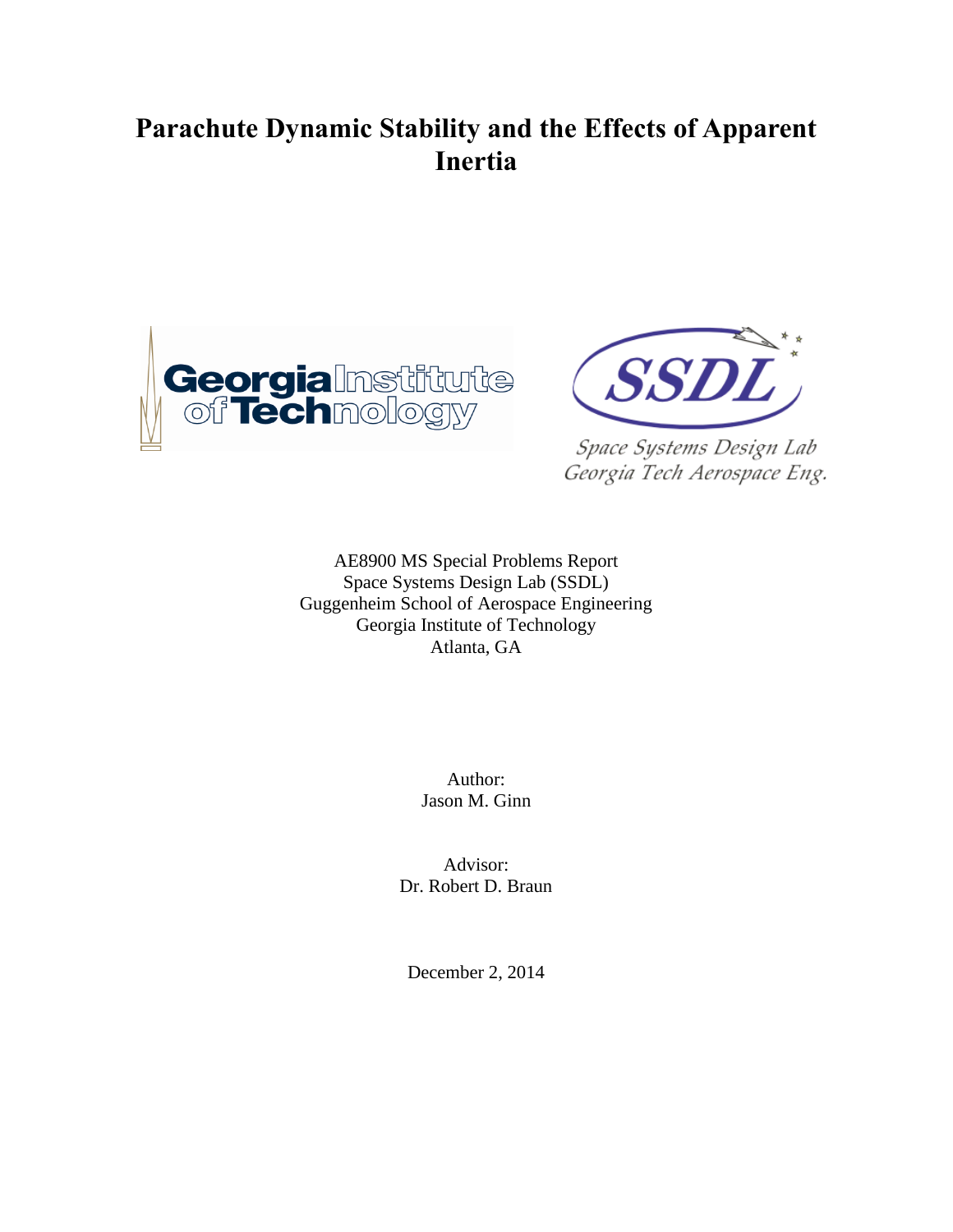# Parachute Dynamic Stability and the Effects of Apparent Inertia

Jason M. Ginn<sup>∗</sup>

Georgia Institute of Technology, Atlanta, GA, 30332

# Ian G. Clark†

Jet Propulsion Laboratory, California Institute of Technology, Pasadena, CA, 91109

# Robert D. Braun ‡

Georgia Institute of Technology, Atlanta, GA, 30332

The dynamic stability and equilibrium conditions of a parachute are studied using a six degree of freedom dynamic model that includes apparent inertia effects. A dynamic model that incorporates apparent inertia is described and used for analysis. The moments on the parachute system caused by the apparent inertia term are shown to affect both the equilibrium point and the stability of the system. The adjustment to equilibrium is observed and discussed. A small disturbance stability analysis is performed to give stability criteria. The dynamic modes, pitching and coning, are discussed. Computational integration of the equations of motion is used to validate the small disturbance analysis as well as to show the effects of large disturbances. An example stability analysis and nonlinear simulation are performed for a ringsail system for Mars entry.

### Nomenclature

- $A_{ij}$  Component of apparent inertia tensor
- $a, b, c$  Principal axis lengths defining an ellipsoid
- $B_{6x6}$  Generalized 6x6 inertia tensor
- 
- $C_N$  Normal force coefficient<br>  $C_{N_\alpha}$  Slope of the normal forc Slope of the normal force coefficient at  $\alpha = \alpha_0$
- $C_T$  Tangential force coefficient
- $C_{T_t}$  Tangential force coefficient at  $\alpha = 0$
- $C_{T_{\alpha}}$  Slope of the tangential force coefficient at  $\alpha = \alpha_0$
- $D_P$  Projected diameter of the canopy
- g Acceleration due to gravity
- $h_i$  Angular momentum in the  $i^{\text{th}}$  direction
- $I_{xx}$  Second moment of inertia about x axis
- $K_1$  First moment of inertia about x, y axes
- $K_{ij}$  Nondimensionalized apparent inertia tensor value
- k Apparent inertia scaling factor
- m Mass of the system
- O Origin of body-fixed coordinate system
- $p, q, r$  Rotation about the body-fixed  $x, y, z$  axes
- $p_i$  Linear momentum in the  $i^{\text{th}}$  direction
- $T_F$  Kinetic energy of the fluid

†LDSD Principal Investigator, AIAA Member.

<sup>∗</sup>Graduate Student, Guggenheim School of Aerospace Engineering, AIAA Student Member.

<sup>‡</sup>David and Andrew Lewis Professor of Space Technology, Guggenheim School of Aerospace Engineering, AIAA Fellow.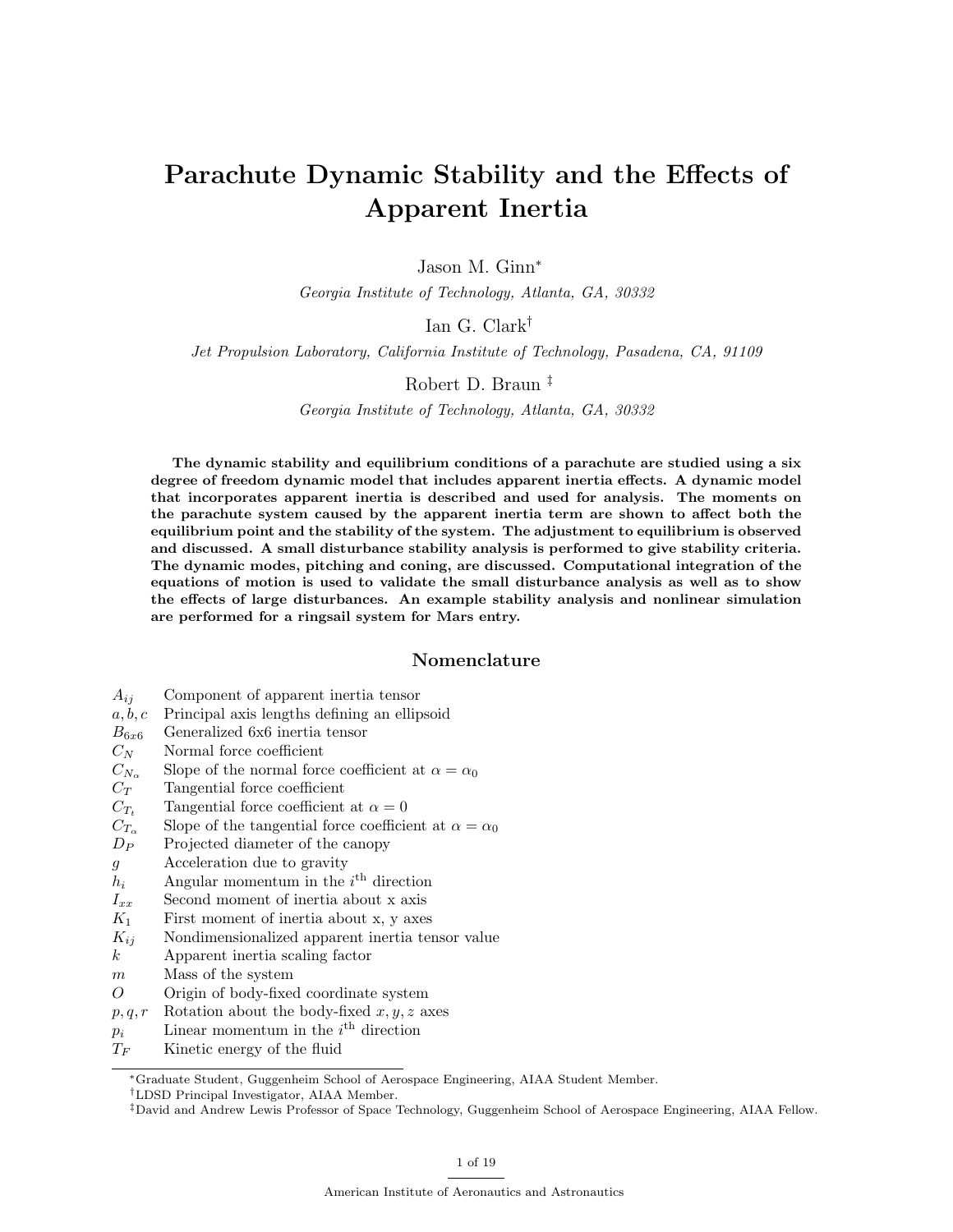- $u_i^o$ Generalized velocity component of  $O$  with respect to an inertial frame
- $u, v, w$  Velocity in the  $x, y, z$  directions with respect to the body-fixed coordinate frame
- $\vec{V}$  Translational velocity of O with respect to an inertial frame
- V Magnitude of velocity
- $x, y, z$  Position coordinates with respect to the body-fixed coordinate frame
- $z_{CG}$  Distance from the origin of the body-fixed coordinate system to the center of mass
- $\alpha$  Angle of attack at the center of pressure of the canopy
- $\alpha_t$  Angle of attack where  $C_N = 0$
- $\phi$ ,  $\theta$ ,  $\psi$  Rotations about x, y, z using an x-y-z Euler angle convention
- $\rho$  Density at the canopy
- Ω Total rotation rate

#### Subscripts

- 0 Equilibrium quantity
- t Value at aerodynamic trim

#### Superscripts

<sup>0</sup> Disturbance variable

## I. Introduction

The Low Density Supersonic Decelerator (LDSD) project has been tasked with the development of a new supersonic parachute for use on future Mars missions.<sup>1</sup> This new design must increase the amount of mass than can be delivered to the surface by increasing the total drag force. The stability of the parachute system must also be considered for a variety of reasons, such as system safety or the ability to accurately track the ground for a precise landing. Throughout the design process, the effects of the low density of the Martian atmosphere on stability have been considered. It was found that few studies have been done on how parachute dynamics are affected by apparent inertia.

Apparent inertia can be described as the added inertia that the parachute feels due to the mass of the air. As this effect scales with the density of the fluid, it provides relevant insight to the differences between low altitude Earth testing and Mars flight. Although some studies have incorporated the apparent inertia tensor into a parachute dynamics model,  $2-4$  there has not been a stability analysis using these effects or a comparison of the stability characteristics to traditional parachute models that neglect these effects. The goal of this paper is to characterize the apparent inertia effects on parachute stability.

Previous analyses of parachute dynamics generally use models that range from 3 degrees of freedom (DoF) planar models to 9 DoF wrist mode models. A common dynamic model used for analytical studies is the 5 DoF White-Wolf<sup>5</sup> model. This model includes apparent inertia terms but does not include the full tensor form and its effects. For full trajectory simulation, a 9 DoF model is frequently used that assumes two rigid bodies (the canopy and the payload) that can pivot about the bridle.<sup>6</sup>

#### A. Eaton Parachute Dynamics Model

The parachute dynamics model presented by Eaton<sup>2</sup> was selected to study. This 6 DoF model includes apparent inertia in its tensor form and has been shown to provide a good match to experimental flight data. The inclusion of apparent inertia is of importance as it affects the design of parachute systems to be used for entry, descent, and landing at other planets. This is of specific importance when designing parachutes for use at Mars, where the atmospheric density is much lower than that of Earth.

When a parachute and payload move through a fluid, the inertia of the air moving inside and around the canopy must be considered in addition to the system's own mass and moments of inertia. This inertia can be studied by defining apparent inertia as a 6x6 tensor with units of mass, first and second moments of inertia, and products of inertia. A rigid body inertia tensor is represented by a 6x6 symmetric matrix that describes the relationship between the body's momentum (both linear and angular) and its velocity components (also linear and angular), as shown in Eq.  $(1)$ .<sup>7</sup> Apparent inertia is defined similarly, however integration of the flowfield is required.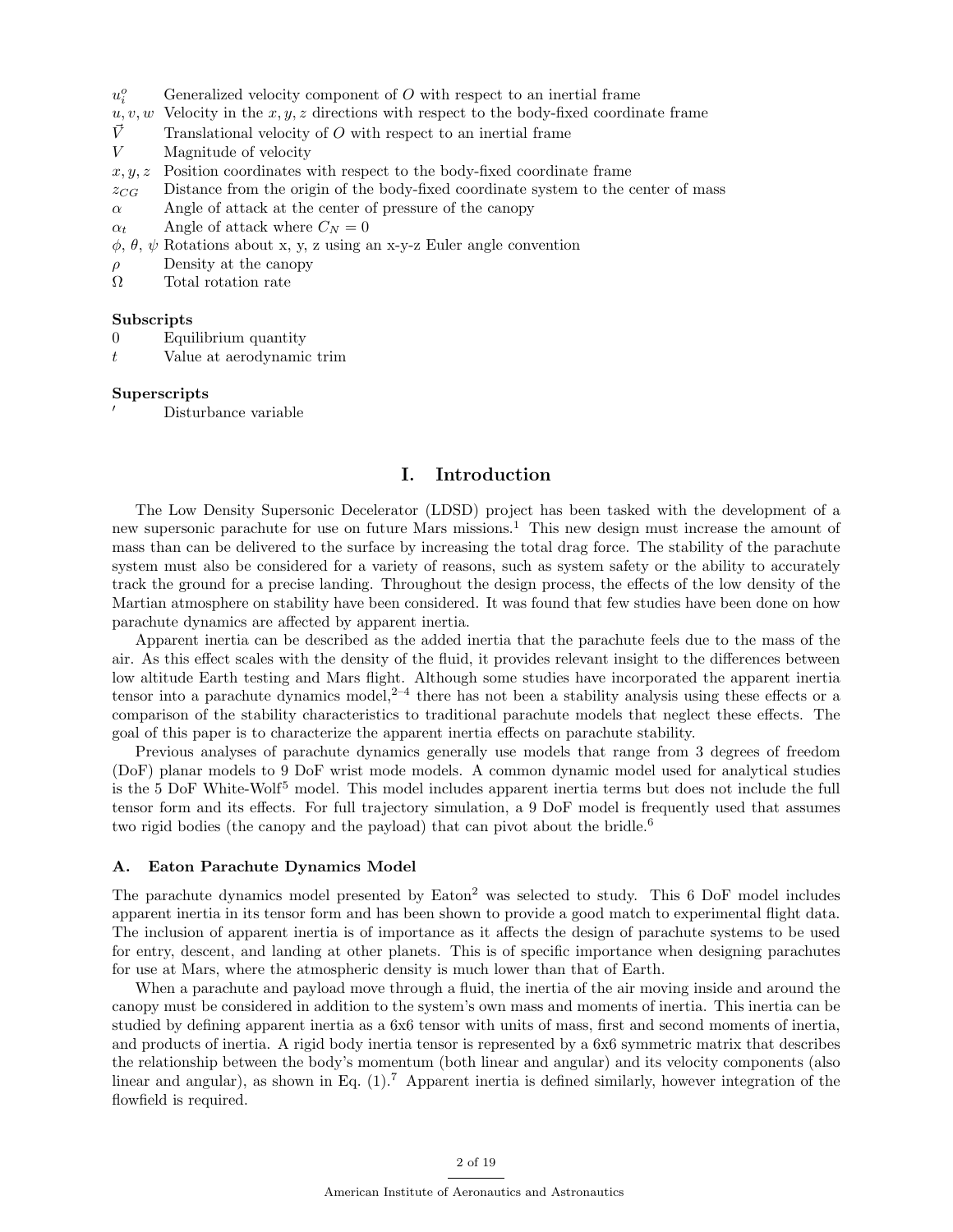$$
\begin{bmatrix} p_1 \\ p_2 \\ p_3 \\ h_1 \\ h_2 \\ h_3 \end{bmatrix} = B_{6x6} \begin{bmatrix} u \\ v \\ w \\ p \\ q \\ q \\ r \end{bmatrix}
$$
 (1)

The tensor definition of apparent inertia is derived from potential flow theory using the kinetic energy of the fluid,<sup>2</sup> as shown in Eq.  $(2)$ , which leads to the integral form of the apparent inertia tensor, Eq.  $(3)$ . This definition requires integration throughout space and knowledge of the fluid density and velocity at every point. As this is difficult to do in practice, the tensor terms are commonly nondimensionalized in terms of the projected diameter and the fluid density at the canopy,<sup>2</sup> as shown in Eqs. (4)–(6). The resulting  $K_{ij}$  terms can then be taken from experimental data and assumed to be constant for a given system. A few experiments have been performed to investigate the values of these constants.<sup>8, 9</sup> The  $K_{ij}$  values given in Table 1 were used for Eaton's baseline simulation. These values were later changed by Eaton to  $K_{11} = 0.3$  and  $K_{33} = 0.6$ to provide a better match between simulation and flight data. The values for the  $K_{ij}$  coefficients appear to range between 0.2 and 1 in relevant studies.<sup>2,3,5</sup> Additionally, the ratio  $K_{33}/K_{11} = 2$  has been taken in multiple recent studies and appears to provide a good match with flight data.<sup>2, 3</sup>

$$
T_F(t) = \sum_{i,j=1}^{6} T_{F_{ij}}(\vec{V}, \rho) = \frac{1}{2} \sum_{i,j=1}^{6} A_{ij}(\vec{V}, \rho) u_i^o(t) u_j^o(t)
$$
 (2)

$$
A_{ij}(\vec{V}, \rho) = \frac{1}{u_i^o(t)u_j^o(t)} \int \int \int_R \rho(x, y, z, t)u_i(x, y, z, t)u_j(x, y, z, t) dR
$$
\n(3)

$$
K_{ii} = \frac{6A_{ii}}{\pi \rho D_p^3}
$$
 (4)

$$
K_{ii} = \frac{60A_{ii}}{\pi \rho D_p^5}
$$
 (5)

$$
K_{ij} = \frac{6A_{ij}}{\pi \rho D_p^4} \qquad i \neq j \tag{6}
$$

Eaton<sup>2</sup> provides the 6 DoF equations of motion that include the effects of the apparent inertia tensor and discusses the simplifications that can be made if various symmetry assumptions are made. For example, if the x-z plane is a plane of symmetry and the origin of the body-fixed axis lies in this plane, the  $A_{ij}$  interation terms between the longitudial variables  $(p_1, p_3, h_2, u, w, q)$  and the lateral terms  $(p_2, h_1, h_3, v, p, r)$  are zero, leaving 12 unique nonzero terms. Further simplifications can be made for the case of a parachute that is axisymmetric about the z axis, leaving only four unique nonzero terms. These terms are  $A_{11} (= A_{22})$ ,  $A_{33}$ ,  $A_{55} (= A_{44}),$  and  $A_{15} (= A_{15} = -A_{24} = -A_{42}).^2$ 

Eqs. (7) and (8) are the equations of motion for an axisymmetric parachute. This model assumes that the system is a rigid body. Additionally, the aerodynamic force on the payload will be neglected for this study. A body-fixed coordinate system is used with the z-direction pointing down the parachute axis and the origin at the center of pressure of the canopy, as shown in Figure 1. Due to the axisymmetric assumption, only four apparent inertia terms,  $(A_{11}, A_{33}, A_{55}, \text{ and } A_{15})$ , are required. Eaton assumes that the  $A_{15}$  term is negligible, which has been assumed to be true for these studies as well. These equations introduce moments in the tangential directions due to differences in the apparent inertia terms. These moments appear even with the assumption of steady aerodynamics and represent a difference in the resistance to motion in different directions. If  $A_{33}$  is larger than  $A_{11}$ , the fluid inertia causes a moment that will turn the parachute such that the magnitude of  $w$  is reduced.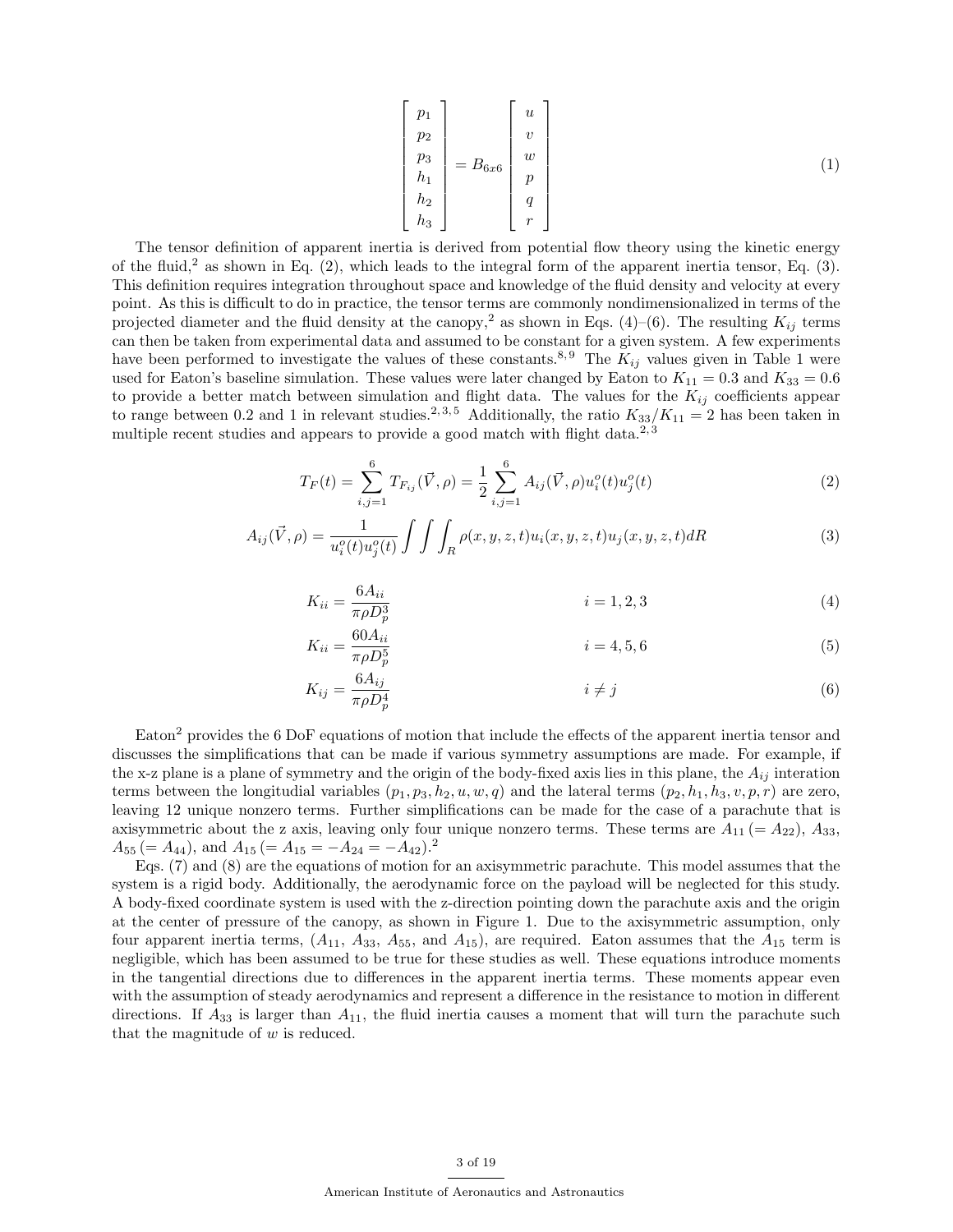$$
\sum \vec{F} = \begin{bmatrix} (m + A_{11})(\dot{u} - v\dot{r}) + (m + A_{33})w\dot{q} + (K_1 + A_{15})(\dot{q} + r\dot{r}) \\ (m + A_{11})(\dot{v} - u\dot{r}) - (m + A_{33})w\dot{p} - (K_1 + A_{15})(\dot{p} - q\dot{r}) \\ (m + A_{33})\dot{w} - (m + A_{11})(uq - v\dot{p}) - (K_1 + A_{15})(\dot{p}^2 + q^2) \end{bmatrix}
$$
(7)  

$$
\sum \vec{M} = \begin{bmatrix} (I_{xx} + A_{55})\dot{p} - (K_1 + A_{15})(\dot{v} - w\dot{p} - u\dot{r}) - (I_{yy} + A_{55} - I_{zz})\dot{q}\dot{r} + (A_{33} - A_{11})vw \\ (I_{yy} + A_{55})\dot{q} + (K_1 + A_{15})(\dot{u} + w\dot{q} - v\dot{r}) + (I_{xx} + A_{55} - I_{zz})\dot{p}\dot{r} - (A_{33} - A_{11})uw \\ I_{zz}\dot{r} + (I_{yy} - I_{xx})\dot{p}\dot{q} \end{bmatrix}
$$
(8)

Figure 1. Diagram of the body-fixed coordinate frame.

## II. Effects on the Equilibrium Point

The apparent inertia moments unique to the Eaton model cause a noticeable effect on the equilibrium point of the system. For this discussion, the aerodynamic model given in Eq. (9) and Eq. (10) has been used. This was the model used by White and Wolf<sup>5</sup> for their analysis of parachute stability. The selection of this model allows for a more direct comparison of the stability implied by the Eaton and White-Wolf models. These aerodynamic curves are shown in Figure 2 using the baseline parameters from Table 1. Note that  $\alpha_t$ is the angle of attack where the system is at aerodynamic trim.

$$
C_N = C_{N_\alpha} \alpha \left(\frac{\alpha}{\alpha_t} - 1\right) \tag{9}
$$

$$
C_T = C_{T_t} + \frac{1}{2} C_{T_\alpha} \alpha_t \left(\frac{\alpha^2}{\alpha_t^2} - 1\right)
$$
\n(10)



Figure 2. Assumed form of aerodynamic curves using values specified by Table 1.

For a traditional parachute dynamic model that does not incorporate the apparent inertia tensor and the resulting moment, the equilibrium state has two closed form solutions. The parachute can either be in a glide or in vertical descent with an angle of attack of zero. Typically, direct vertical descent is unstable due to the aerodynamics, so it will be considered a trivial solution. Eqs. (11), (12), and (13) provide the solution for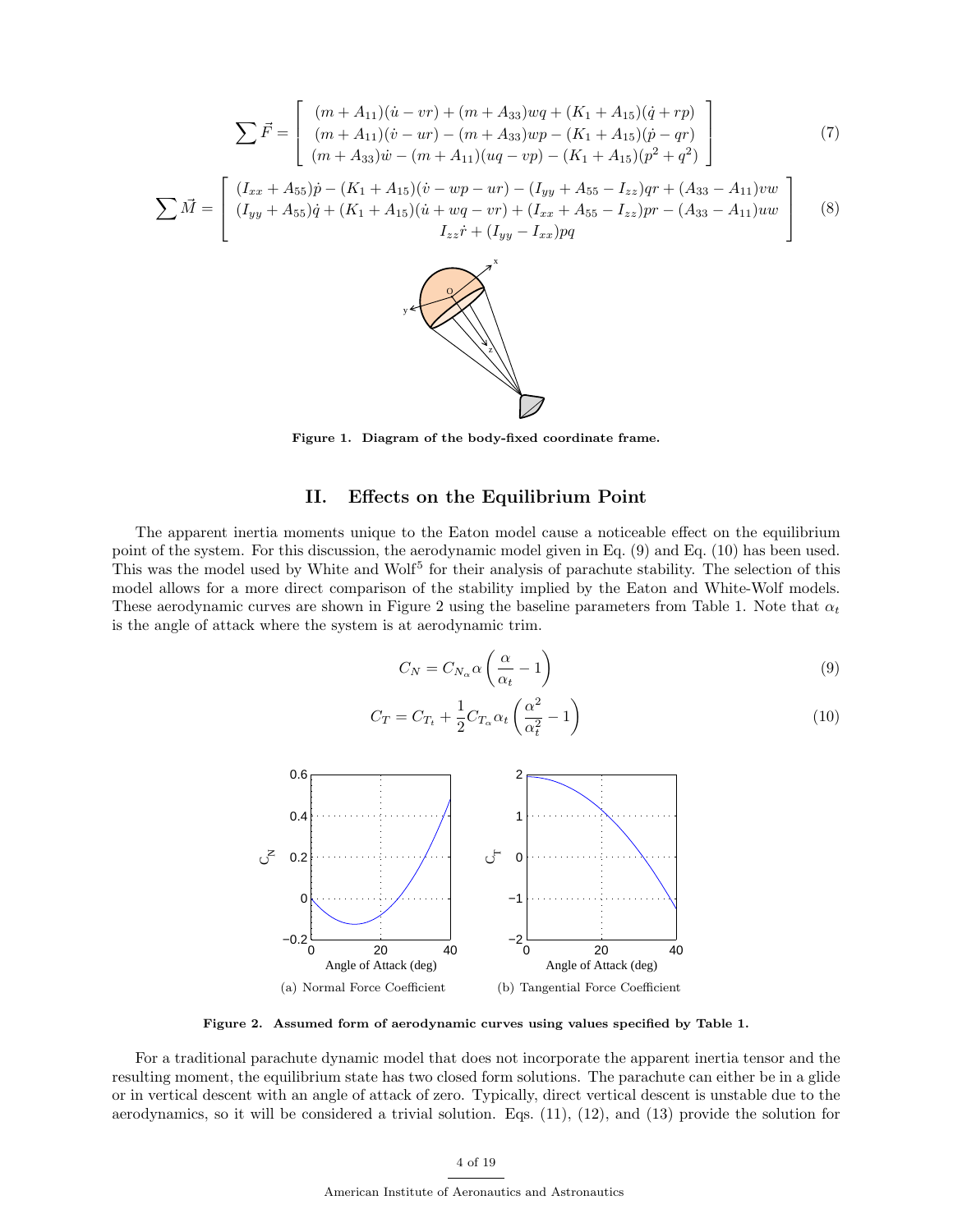the gliding equilibrium state when the apparent inertia couple is neglected. The equilibrium velocity given is often referred to as the terminal velocity. Without the presence of the apparent inertia moments, the Euler angle  $\theta$  is zero and the parachute will glide at an the trim angle of attack while in a vertical orientation.

$$
\theta = 0 \tag{11}
$$

$$
\alpha = \alpha_t \tag{12}
$$

$$
V = \sqrt{\frac{2mg}{\rho \pi \frac{D_p^2}{4} C_{T_0}}} \tag{13}
$$

The Eaton dynamic model can be analyzed using a similar method. For the system to be in equilibrium, the derivatives of all state variables (excluding position), must be zero. For planar static stability, only  $\theta$ , the velocity components  $u$  and  $w$ , and the position variables are allowed to be nonzero. When the zero values are inserted to the Eaton equations of motion, Eqs. (7) and (8), and the gravitational and aerodynamic forces and moments are applied, the equations for the equilibrium state can be found. These equations are shown in Eqs.  $(14)–(17)$ .

$$
\[C_{N_{\alpha}}\alpha\left(\frac{\alpha}{\alpha_{t}}-1\right)\] \frac{1}{2}\rho\left(u^{2}+w^{2}\right)\pi\frac{D_{P}^{2}}{4} + mg\sin\theta = 0\tag{14}
$$

$$
- \left[ C_{T_0} + \frac{1}{2} C_{T_\alpha} \alpha_t \left( \frac{\alpha^2}{\alpha_t^2} - 1 \right) \right] \frac{1}{2} \rho \left( u^2 + w^2 \right) \pi \frac{D_P^2}{4} + mg \cos \theta = 0 \tag{15}
$$

$$
-z_{CG}mg\sin\theta + (A_{33} - A_{11})uw = 0
$$
\n(16)

$$
\alpha = \tan^{-1}\left(\frac{u}{w}\right) \tag{17}
$$

Due to the inclusion of the apparent inertia couple,  $\theta$  will be nonzero at equilibrium. This causes these equations to lack a closed-form solution, although a solution can still be found using numerical methods. The chosen baseline values for the necessary constants are given in Table 1 and are based on the values for a subsonic circular parachute used by Eaton for experimention. These values were selected to match with the values used by Eaton in his computer simulation.<sup>2</sup> This was done to facilitate comparison between the new dynamic modeling and the results provided in his paper, as described in Section IV. The baseline state solutions are given in Table 2. The largest change is in  $\theta$ , which must be nonzero to offset the moment caused by the apparent inertia.

| Table 1. Baseline Parameters |  |
|------------------------------|--|
|                              |  |

| Variable                          | Baseline Value |
|-----------------------------------|----------------|
| $C_{T_{-}}$                       | $-0.1$         |
| $C_{T_0}$                         | 0.7            |
| $C_{N_{\alpha}}(\text{deg}^{-1})$ | 0.4            |
| $D_P(m^2)$                        | 6.5            |
| $g(m/s^2)$                        | 9.81           |
| $K_{11}$                          | 0.25           |
| $K_{33}$                          | 0.4            |
| m(kq)                             | 105.8          |
| $z_{CG}(m)$                       | 7.587          |
| $\alpha_t (deq)$                  | 25             |
| $\rho\left(kg/m^3\right)$         | 1.225          |

A sensitivity analysis was conducted to observe how the equilibrium conditions varied with the input. The apparent inertia coefficient,  $K_{33}$ , was varied while all other inputs were left at their baseline values. Figure 3 captures the variance in the equilibrium state with  $K_{33}$ . As  $K_{33}$  approaches 0.25, the baseline value of  $K_{11}$ , the apparent inertia couples drop out and the traditional solution from Eqs. (11), (12), and (13) is found. The pitching angle relies heavily on the value of  $K_{33}$ , whereas the velocity and angle of attack do not vary substantially. Unlike the case without the apparent inertia couples, the parachute is not completely vertical while gliding.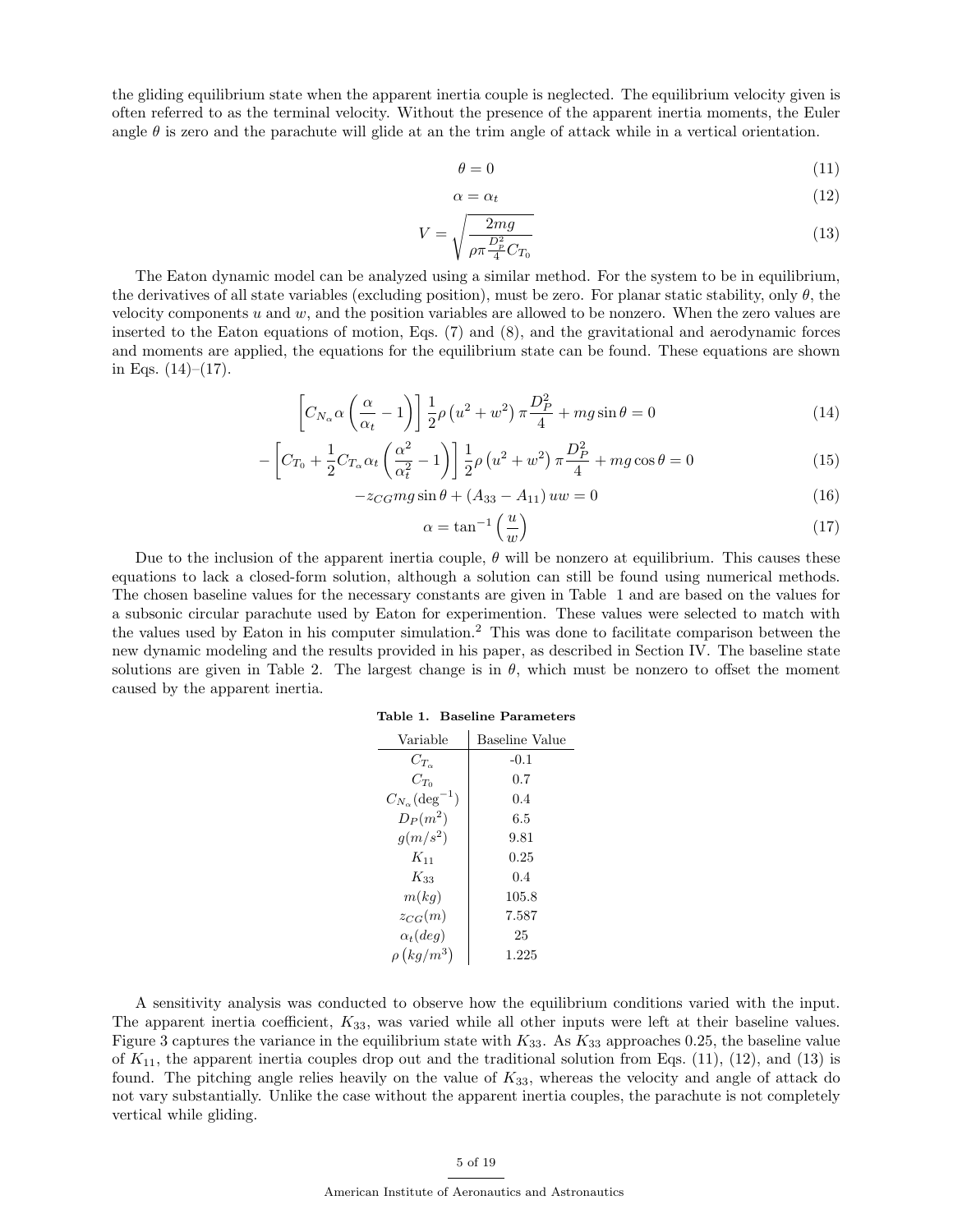| Variable       | White-Wolf | Eaton  |
|----------------|------------|--------|
| u(m/s)         | 3.610      | 3.539  |
| w(m/s)         | 7.741      | 7.646  |
| V(m/s)         | 8.541      | 8.425  |
| $\alpha(deg)$  | 25         | 24.836 |
| $\theta (deg)$ |            | 5.209  |

Table 2. Equilibrium State for Baseline Parameters



Figure 3. Equilibrium state as a function of the apparent inertia constant  $K_{33}$ .

Figure 4 displays the dependence of the equilibrium state on the normal force coefficient slope at the glide point,  $C_{N_{\alpha}}$ . The velocity, angle of attack, and pitching angle were all observed to vary only slightly with  $C_{N_\alpha}$ . The effect of  $C_{N_\alpha}$  on equilibrium is of special importance to the stability argument as a minimum  $C_{N_{\alpha}}$  is often used to describe parachute stability.<sup>5</sup> Unlike in the case without the apparent inertia couples where the equilibrium condition is fixed with respect to  $C_{N_\alpha}$ , stability analyses must now include the change in the equilibrium state.



Figure 4. Equilibrium state as a function of the normal force coefficient slope at the glide point.

The effect of changing density was also inspected. Figure 5 shows that the density does have a significant effect on the terminal velocity, as expected. The angle of attack and  $\theta$ , however, are constant as the density varies. This is difficult to see from inspecting Eqs.  $(14)$ – $(17)$ , however an analog to the equations without the apparent inertia terms can be made. In that case, changing density will cause a constant  $\theta$  whereas both velocity components will be proportional to the inverse square root of the density, which will yield a constant angle of attack. If this is true for the equations with apparent inertia, then Eq. (16) will not depend on density as the implicit density terms within the  $(A_{33} - A_{11})$  and uw terms will cancel. Therefore  $\theta$  will be constant and the inverse square root dependence of  $u, w$  on density is true. This is significant to planetary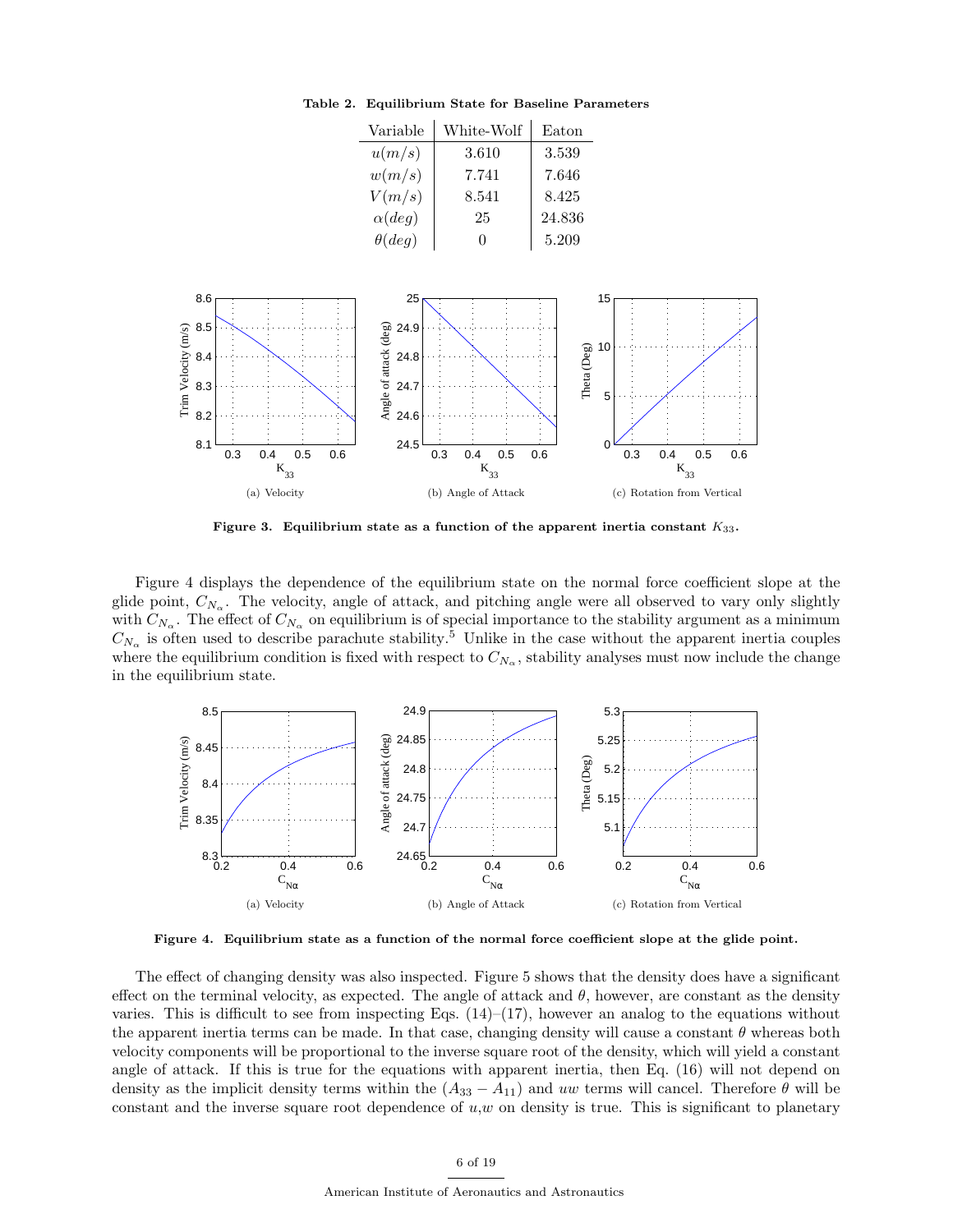descent, as the orientation and angle of attack for the static stability point is not a function of the altitude even when the apparent inertia couples are included.



Figure 5. Equilibrium state as a function of the atmospheric density.

## III. Small Disturbance Stability Analysis

### A. Problem Formulation

The equations of motion were linearized around the equilibrium point. This was done by substituting small disturbance variables into the equations of motion, as shown in Eqs.  $(18)–(20)$ . By neglecting higher order terms of the small disturbance variables and using the equilibrium equations given in Eqs.  $(14)$ – $(17)$  to remove the equilibrium values, the linear equations of motion were formed. These equations of motion are given by Eqs.  $(32)–(40)$  in the Appendix.

$$
u = u_0 + u'
$$
\n<sup>(18)</sup>

$$
=v'\tag{19}
$$

$$
w = w_0 + w'
$$
\n<sup>(20)</sup>

. . .

 $\upsilon$ 

#### B. Longitudinal Stability

By examining the linearized equations of motion, it becomes apparent that the longitudinal and lateral motions are decoupled. This allows the longitudinal motion governing u, w, q, and  $\theta$  to be analyzed separately. The equations were transformed into matrix form as shown in Eqs. (21) and (22). The dynamic stability near the equilibrium state is then described by the eigenvalues of the matrix  $A_{long}$ .

$$
\mathbf{x} = \begin{bmatrix} u' & w' & q' & \theta' \end{bmatrix}^T \tag{21}
$$

$$
\dot{\mathbf{x}} = A_{long} \mathbf{x} \tag{22}
$$

Dynamic stability was tested by choosing a set of parameters and checking to see if any of the eigenvalues had positive real components. A computer script was written in MATLAB to find the boundary of stability by manipulating a chosen parameter to set the maximum real component of the eigenvalues to zero. The minimum  $C_{N_\alpha}$  for stability was found as a function of the chosen parameters, as has been done in previous studies of parachute stability.<sup>5</sup> This minimum  $C_{N_\alpha}$  was found both as a function of density and as a function of an apparent inertia scaling factor. This was done computationally as the variation on  $C_{N_{\alpha}}$  affected both the local dynamics and the equilibrium point about which the equations are linearized.

#### 1. Density Dependence Results

The results for the minimum allowable  $C_{N_{\alpha}}$  for dynamic stability as a function of density are shown in Figure 6. It was found that the parachute becomes less stable as the atmospheric density increases. The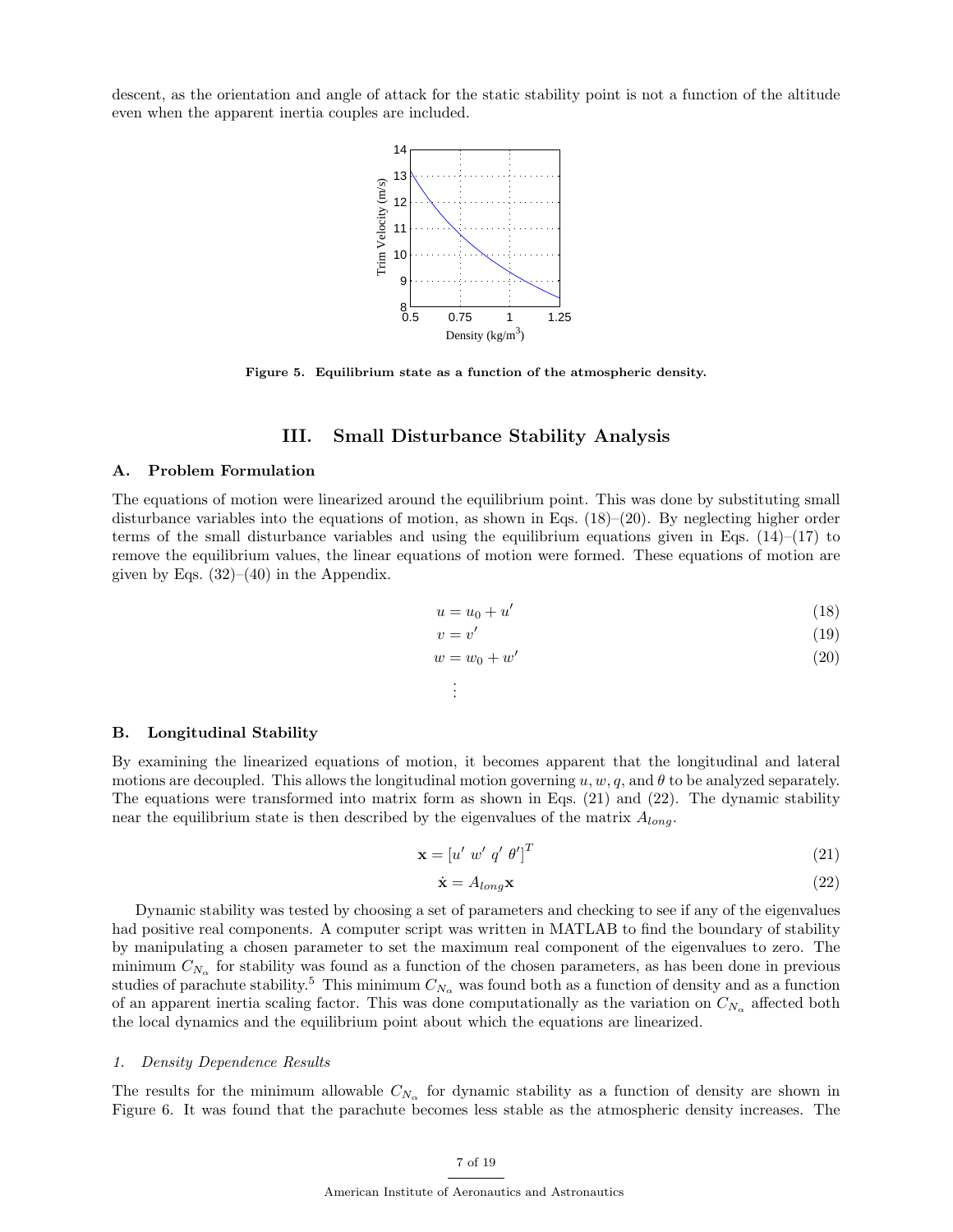changes in density directly affect the restoring forces and moments, which can cause increasing oscillations if too large. From the equilibrium study, it can be noted that variations in density do not affect the equilibrium point but they do have an effect on the stability of the equilibrium point. However, the equilibrium point is still tied to the chosen  $C_{N<sub>α</sub>}$  value. As expected, these results show that a parachute flight dynamics test must match the correct density to give accurate results about stability.



Figure 6. Minimum  $C_{N_\alpha}$  for dynamic stability as a function of atmospheric density.

#### 2. Apparent Inertia Dependence Results

The effect of apparent inertia on the the dynamic stability was a primary concern for these studies. The dynamic stability boundary was found as a function of an apparent inertia scale factor. This factor linearly scales all apparent inertia terms, as shown in Eq. (23). This can be seen as a way to model uncertainty in the apparent inertia terms, as it has been shown that they are difficult to measure accurately.<sup>2, 3</sup>

$$
A_{ij} = k A_{ij,0} \tag{23}
$$

Figure 7 shows the nearly linear dependence of the minimum  $C_{N_{\alpha}}$  on the apparent inertia scale factor. It was found that the apparent inertia terms have a large effect on the dynamic stability. When neglecting apparent inertia  $(k = 0)$ , it is found that the required  $C_{N_{\alpha}}$  for stability is small but nonzero, which is similar to the White-Wolf dynamic stability analysis.<sup>5</sup> It was found that the apparent inertia has a strong destabilizing effect, greatly increasing the requirements for dynamic stability. As the apparent inertia terms increase, the magnitude of the coupling moment increases. This moment acts in the direction that brings the system toward equilibrium, however as its magnitude increases, it can can cause increasing oscillations around the equilibrium state leading to destabilization.

It may be suspected that the baseline  $(k = 1)$  apparent inertia values are too large, however it should be noted that all baseline parameters were determined experimentally.<sup>2</sup> Additionally, the baseline apparent inertia coefficients chosen are on the lower end of the range used by various dynamics models.<sup>3</sup>

#### C. Lateral Stability

The lateral motion of the system is described by Eqs. (24) and (25). The lateral stability can therefore be examined by checking the eigenvalues of  $A_{lat}$ . As previously stated, the small disturbance lateral motion is completely decoupled from the longitudinal motion.

$$
\mathbf{x} = \left[ v' \ p' \ r' \ \phi' \ \psi' \right]^T \tag{24}
$$

$$
\dot{\mathbf{x}} = A_{lat} \mathbf{x} \tag{25}
$$

The eigenvalues of  $A_{lat}$  were checked computationally. It was found that the stability of the system depends only on the apparent inertia terms,  $A_{11}$  and  $A_{33}$ , and specifically their ratio,  $A_{33}/A_{11}$ . As shown below, the system is only asymptotically stable if this ratio is less than 1.

#### 8 of 19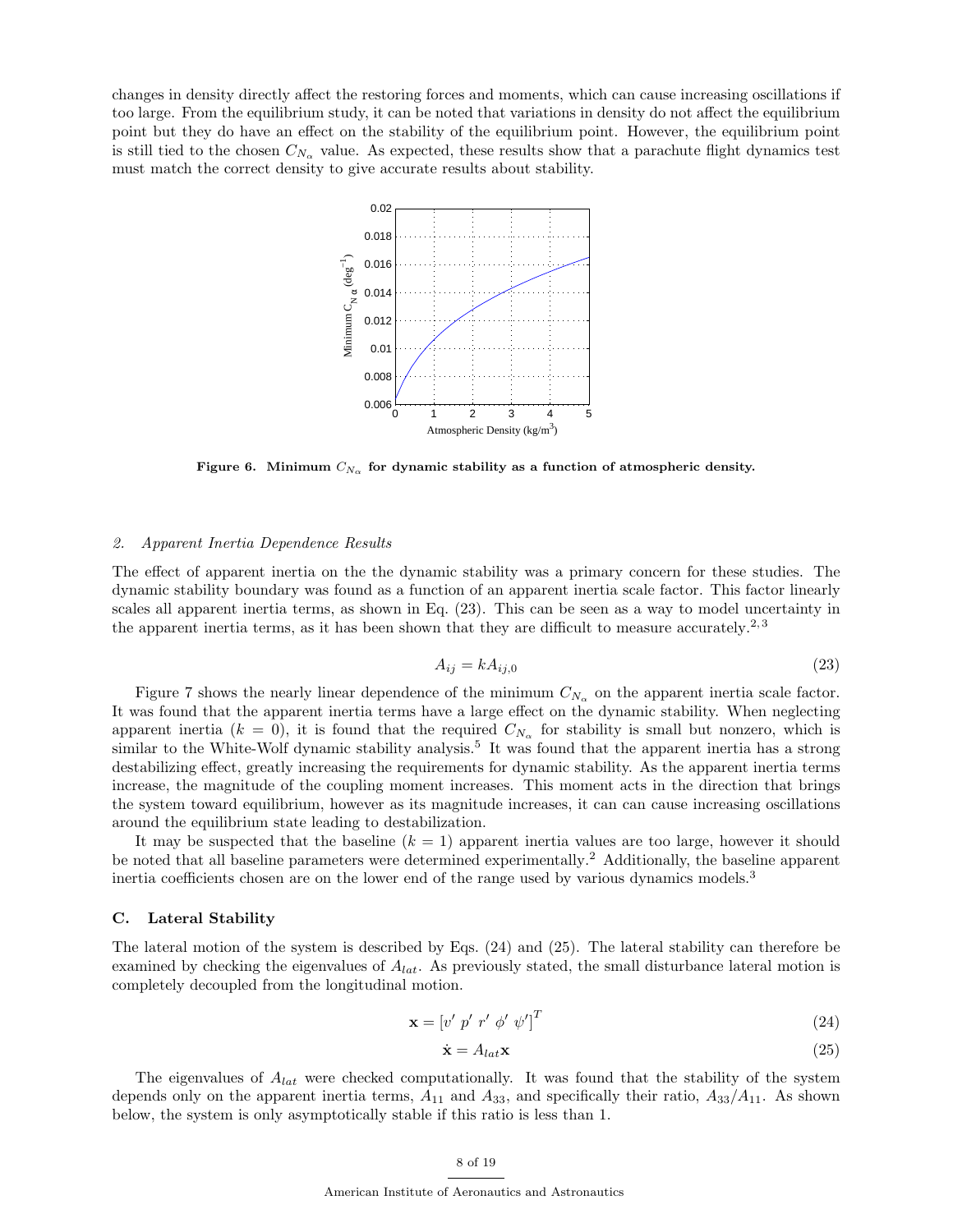

Figure 7. Minimum  $C_{N_\alpha}$  for dynamic stability as a function of apparent inertia.

| $A_{33} > A_{11}$ Unstable |                                         |
|----------------------------|-----------------------------------------|
|                            | $A_{33} = A_{11}$ Neutrally Stable      |
|                            | $A_{33} < A_{11}$ Asymptotically Stable |

The previous stability analysis preformed by White and Wolf effectively set these apparent inertia terms to be equal. That analysis found that the system would always have neutral lateral stability, which provides a validation of this result. Using this model, the system now has the possibility of unstable lateral motion that will bring the system into a coning mode. Many previous studies of parachute dynamics use  $A_{33} > A_{11}$ ,<sup>3</sup> which if true in reality, may explain the prevalence of coning motion observed in parachute systems.

## IV. Computational Large Disturbance Stability Analysis

#### A. Simulator Development

A six degree of freedom computational simulator has been developed to observe the motion of the system. This program was used to validate the linear stability predictions as well as to observe how these predictions perform for large disturbances.

The simulator was written to mimic the simulator discussed by Eaton<sup>2</sup> so that the program could be validated. The program was written in MATLAB using the built in Runge-Kutta variable step integrator. The simulators were compared using the baseline parameters and the initial conditions given in Tables 1 and 3. All other variables were taken to be zero so that the motion would be planar. An aerodynamics model using experimental data for a nonporous circular parachute<sup>10</sup> was used. The comparison of the outputs is shown in Figures 18–20 in Appendix B. An aerodynamics model was also included for the payload. It was found that the simulated trajectories provided a good match to the outputs reported by Eaton. The small variances are likely due to the method used to implement the aerodynamics, as the Eaton model used a table lookup whereas the current simulator uses a polynomial approximation.

| Table 3. Trajectory Comparison Initial Conditions |  |  |  |
|---------------------------------------------------|--|--|--|
|---------------------------------------------------|--|--|--|

| Initial Value |
|---------------|
| -3            |
| 5             |
| 30            |
|               |

Once the simulator was verified against Eaton's results, small modifications were made to adapt it to the posed stability problem. The canopy aerodynamics were set to the assumed aerodynamics model given by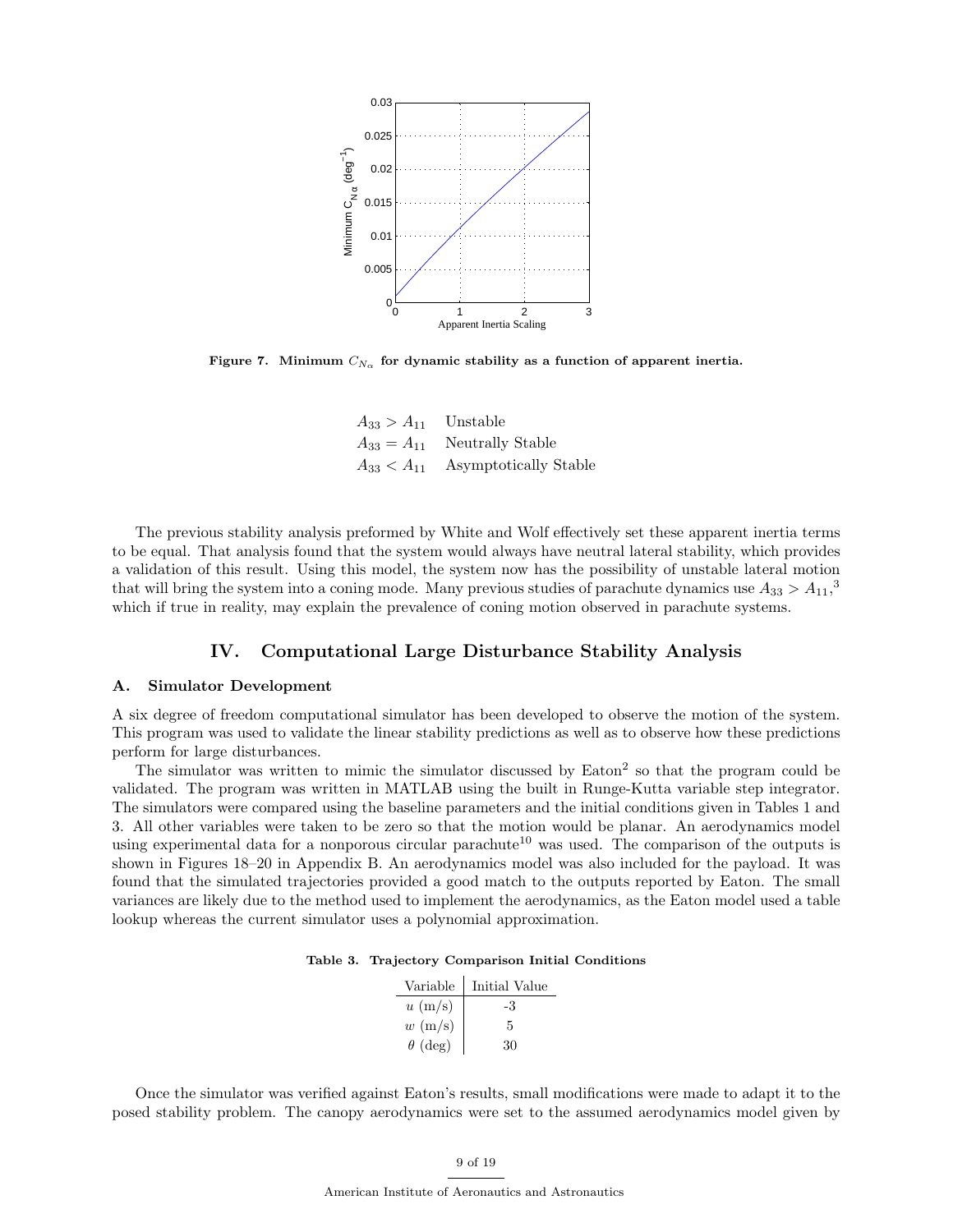Eqs. (9) and (10) and both the payload aerodynamics and the empirical damping moment used by Eaton were neglected.

## B. Results

For the computational stability results, the baseline constants from Table 1 were assumed as well as a constant density of 1 kg/m<sup>3</sup>. With these parameters, the minimum  $C_{N_{\alpha}}$  for stability was found to be 0.012 deg−<sup>1</sup> . Figure 8 displays the simulated motion when a small disturbance is given to the pitch angle for a stable system. As predicted, the disturbance is damped out and the system returns to the equilibrium state.



Figure 8. Response to a disturbance of  $\theta'=1^{\circ}$  with a stable  $C_{N_{\alpha}}=0.015\,\deg^{-1}$ .

Figure 9 shows that decreasing  $C_{N_\alpha}$  below the predicted minimum causes the system to become unstable. Note that by decreasing  $C_{N_\alpha}$ , the equilibrium point has been changed for this case. From these simulations, it can be seen that the stability predictions were accurate for this model.



Figure 9. Response to a disturbance of  $\theta'=1^\circ$  with an unstable  $C_{N_\alpha}=0.010\,\deg^{-1}.$ 

The behavior of the system was also analyzed for larger disturbances to observe how the small disturbance assumption affects the solution. Figure 10 shows the stable case with a disturbance of  $\theta' = 10^{\circ}$ . The pitching motion appears to be very similar for both the large and small disturbance cases, although the damping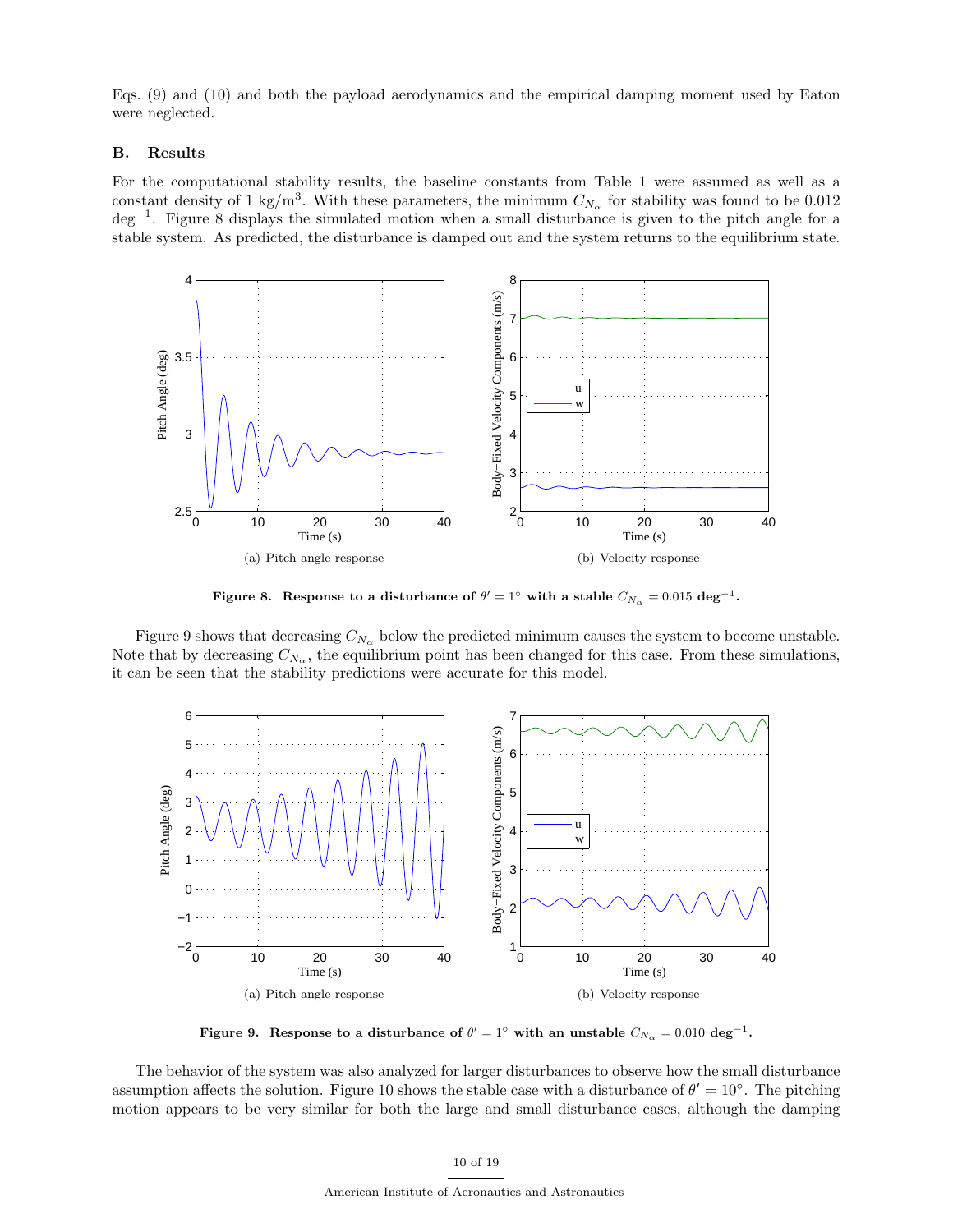appears to be somewhat slower with the large disturbance. As expected, the velocity components are disturbed more with the large disturbance although they are still stable.



Figure 10. Response to a disturbance of  $\theta'=10^\circ$  with a stable  $C_{N_\alpha}=0.015\,\deg^{-1}$ .

The unstable system behavior with a large disturbance is given in Figure 11. Unlike in Figure 9, the instability is no longer characterized by an exponential increase away from the equilibrium position. The system oscillates a few times before it reaches a limit cycle where the parachute is descending while pitching back and forth. These pitching oscillations reach  $\pm 35.7^{\circ}$ , showing that the initial disturbance was considerably large.



Figure 11. Response to a disturbance of  $\theta' = 10^{\circ}$  with an unstable  $C_{N_{\alpha}} = 0.010 \text{ deg}^{-1}$ .

Lateral stability was also computationally investigated. Figure 12 shows the system motion when a lateral disturbance is given. It was observed that with the baseline parameters, the system is laterally unstable. Despite using a  $C_{N_\alpha}$  that predicts longitudinal stability, the lateral instability causes the system to enter a coning motion. The linear equations of motion predicted that the lateral and longitudinal motions would be decoupled. This decoupling is observed for the first 5–10 seconds while the lateral variables are still small. It also appears that the total velocity increases, which is to be expected as the model is tracking the velocities at the canopy.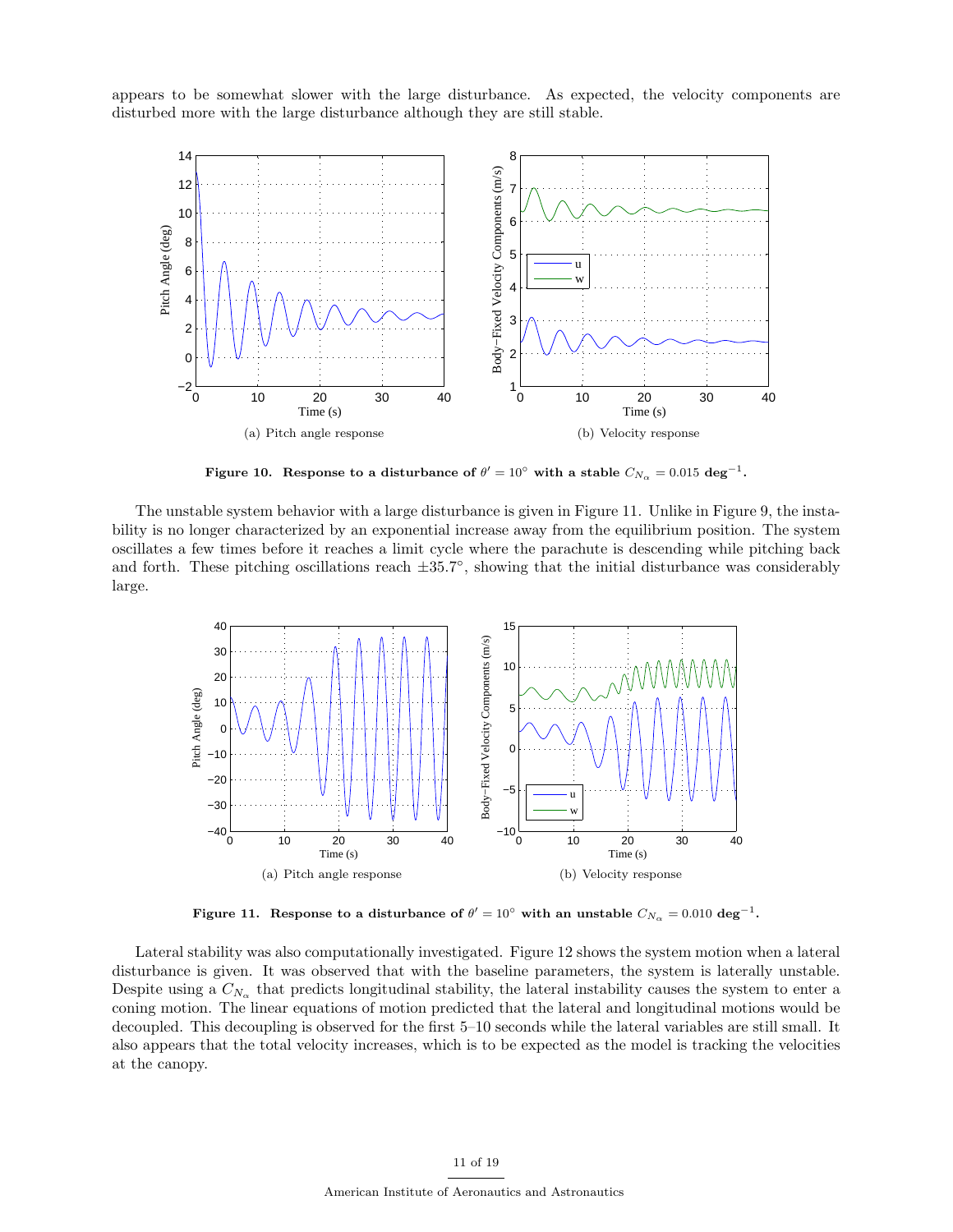

Figure 12. Response to a disturbance of  $\phi'=1^\circ$  with a longitudinally stable  $C_{N_\alpha}=0.015\,\deg^{-1}$ .

## V. Application: Ringsail Parachute System for Mars Entry

### A. Problem Setup

This stability analysis process was applied to a ringsail parachute system similar to the disk-gap-band system used by the Mars Science Laboratory (MSL) mission with a goal of determining stability and simulating the nonlinear flight dynamics. To do this, the aerodynamic, apparent inertia, mass, and geometric properties were needed.

The geometry and mass properties were given or estimated from  $Cruz^{11}$  and Fields.<sup>12</sup> These are for the MSL system with a disk-gap-band parachute, however the differences in geometry and mass properties for a ringsail system should be minimal. The properties that were used are shown in Table 4. The moments of inertia are defined from the origin of the body axis frame, which is at the estimated center of pressure of the parachute.

| Variable                      | Value    |
|-------------------------------|----------|
| $m \;$ (kg)                   | 3354     |
| $I_{yy}$ (kg m <sup>2</sup> ) | 7.470e6  |
| $I_{zz}$ (kg m <sup>2</sup> ) | 5040.5   |
| $K_1$ (kg m)                  | 1.575e5  |
| $z_{CG}$ (m)                  | $-9.186$ |
| $D_P(m^2)$                    | 14.944   |

Table 4. Geometric and Mass Properties

The estimated aerodynamics were taken from the published MSL aerodynamic coefficients model.<sup>6</sup> As before, it was assumed that the aerodynamics depend only on the angle of attack. This model was fit to the aerodynamic model given in Eqs. 9 and 10. The resulting aerodynamic parameters are given in Table 5.

| Variable                              | Value   |
|---------------------------------------|---------|
| $\alpha_t$ (deg)                      | 8.90    |
| $C_{N_{\alpha}}$ (deg <sup>-1</sup> ) | 0.00483 |
| $C_{T_{\ast}}$                        | 0.636   |
| $C_{T_{\alpha}}$ (deg <sup>-1</sup> ) | 0.00582 |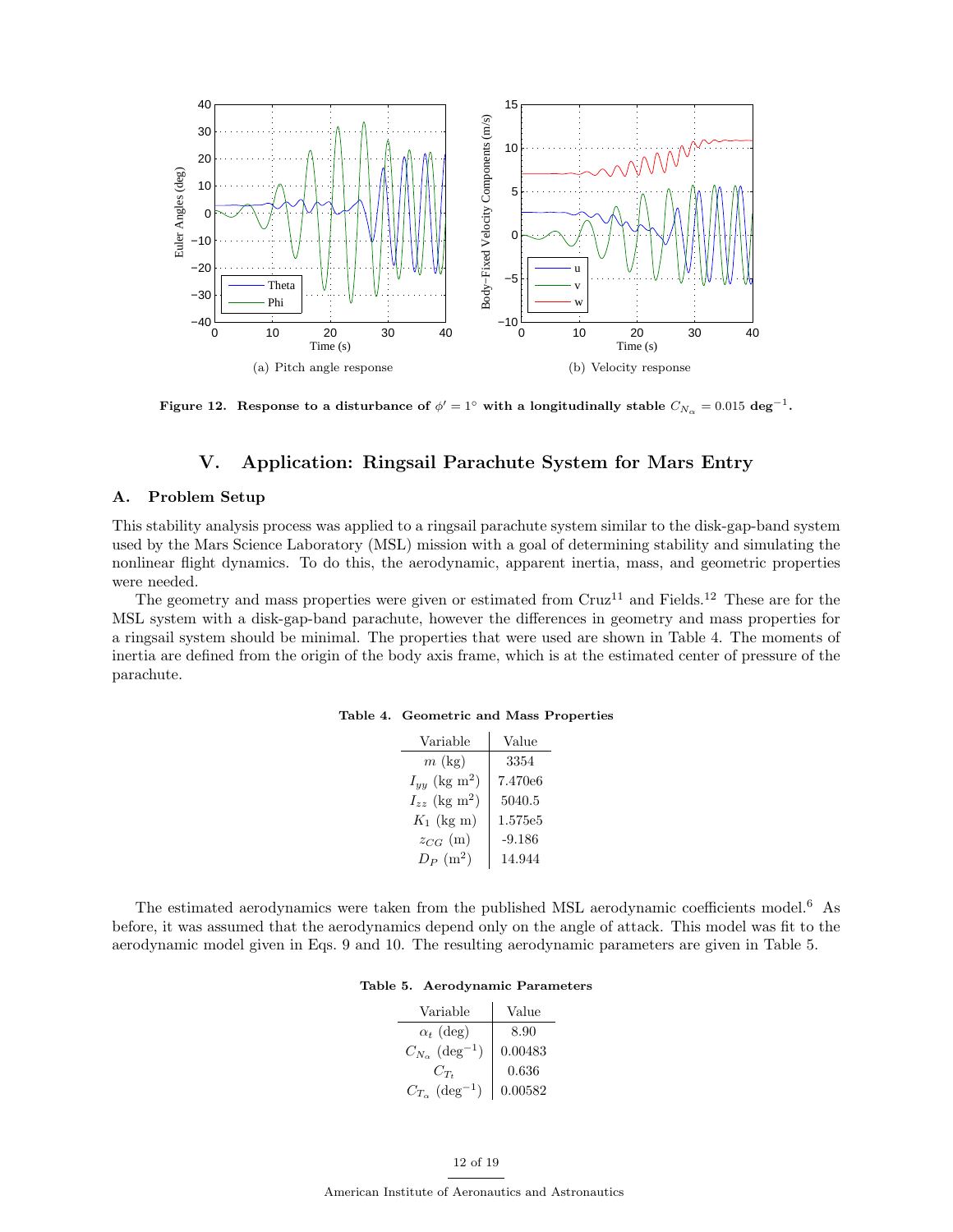As there appears to be no relevant experimental data for the apparent inertia of a large ringsail parachute, analytical methods were used to approximate these coefficients. For this application, the method used by Kidane<sup>13</sup> was used, which approximates the apparent inertia terms based on the potential flow around an ellipsoid.<sup>14</sup> For an ellipsoid defined by Eq. 26, the apparent inertia terms can be found from Eqs. 27-30. While both  $K_{11}$  and  $K_{33}$  were derived based on flow around an ellipsoid, the  $K_{11}$  term was divided by two to compensate for the lack of area seen on a hemispherical parachute. Kidane also added terms for the stagnant air inside the parachute, but it was found that this greatly inflated the values and did not affect the  $(A_{33} - A_{11})$  term in the dynamics so this was not included.

$$
\frac{x^2}{a^2} + \frac{y^2}{b^2} + \frac{z^2}{c^2} = 1\tag{26}
$$

$$
K_{11} = \frac{\beta_0 c}{2(2 - \beta_0)a} \tag{27}
$$

$$
K_{33} = \frac{\gamma_0 c}{(2 - \gamma_0)a} \tag{28}
$$

$$
\beta_0 = abc \int_0^\infty \frac{1}{(a^2 + \lambda)\sqrt{(a^2 + \lambda)(b^2 + \lambda)(c^2 + \lambda)}} d\lambda \tag{29}
$$

$$
\gamma_0 = abc \int_0^\infty \frac{1}{(c^2 + \lambda)\sqrt{(a^2 + \lambda)(b^2 + \lambda)(c^2 + \lambda)}} d\lambda \tag{30}
$$

Using this potential flow method for an axisymmetric parachute, the apparent inertia coefficients can be approximated with just  $a$  and  $c$ . These were found from photogrammetry of wind tunnel testing of a ringsail parachute that was completed in the National Full-scale Aerodynamics Complex at NASA Ames Research Center.<sup>15</sup> Figure 13 shows one image with the canopy highlighted. Based on knowledge of the test, the projected area was calculated, leading to values of  $a$  and  $c$ . The average values for  $a$  and  $c$  and the resulting apparent inertia coefficients are given in Table 6. While the parachute used to calculate these values is smaller than the one assumed for this application, it was found that geometric scaling does not affect the apparent inertia coefficients using this approximation.



Figure 13. Photogrammetry image of a ringsail parachute during wind tunnel testing.

|  |  |  | Table 6. Apparent inertia parameters for a ringsail parachute. |  |  |  |  |
|--|--|--|----------------------------------------------------------------|--|--|--|--|
|--|--|--|----------------------------------------------------------------|--|--|--|--|

| Variable | Value    |
|----------|----------|
| a(m)     | 12.3     |
| c(m)     | $16.6\,$ |
| $K_{11}$ | 0.398    |
| $K_{33}$ | 0.468    |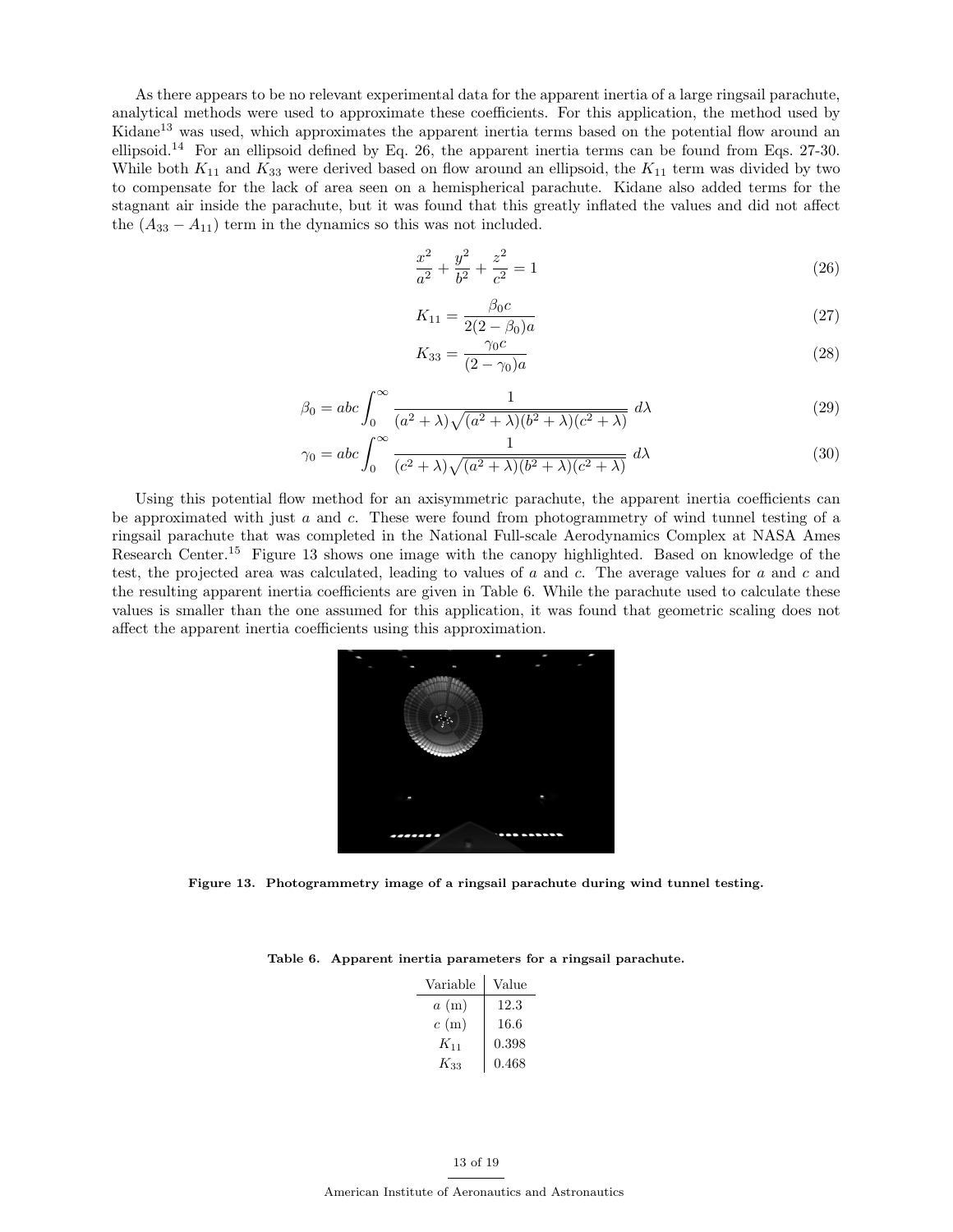#### B. Results

The dynamic stability of this system can be checked by first analyzing the lateral motion. For this example,  $K_{33} > K_{11}$ , and equivalently,  $A_{33} > A_{11}$ . Therefore, this system will be laterally unstable. As described previously, lateral instability will override longitudinal stability and will cause the system to enter a coning motion. If the inequality were reversed, the longitudinal stability would need to be numerically checked to determine if the system would enter an oscillatory pitching motion.

The nonlinear dynamics were simulated using an exponential Mars density model and a  $1/r^2$  gravity model. Table 7 shows the initial conditions used for the simulation, which were based on MSL parachute deployment conditions.

Table 7. Initial conditions for nonlinear simulation of MSL-class ringsail parachute system descent.

| Variable          | Value   |
|-------------------|---------|
| $u \text{ (m/s)}$ | 35      |
| $v \text{ (m/s)}$ | 20      |
| $w \text{ (m/s)}$ | 405     |
| $\phi$ (deg)      | $0.5\,$ |
| $\theta$ (deg)    | 50      |
| h(m)              | 8000    |

The simulation results are displayed in Figures 14-17 and also include results for the case that apparent inertia is neglected. Figure 14 shows that the system will enter a coning motion while performing a gravity turn. While the apparent inertia causes the lateral instability that forces the system into coning, coning is still observed without apparent inertia as the system is neutrally stable and begins with a lateral disturbance. The system with apparent inertia has a much higher coning frequency due to the lateral instability pushing the system into a limit cycle oscillation.



Figure 14. Euler angle simulation results for an MSL-class ringsail parachute system.

Figure 15 gives the velocity component simulation results. As expected, the system decelerates towards terminal velocity as it descends into the atmosphere. The side velocity components,  $u$  and  $v$ , oscillate with the system as it cones. This oscillation has a higher frequency for the case with apparent inertia, as the system's overall rotation frequency is higher. The overall velocity of the system is similar for both cases. Effects on coning due to changes in atmospheric density can be observed as the system descends to lower altitudes. While the increase in density causes the velocity component oscillation in  $u$  and  $v$  to decrease in both amplitude and frequency, there appears to be very little effect on the angle oscillation. The lack of a change in the angle response is likely due to the lower velocity components, causing the off-axis forces to not change significantly with altitude.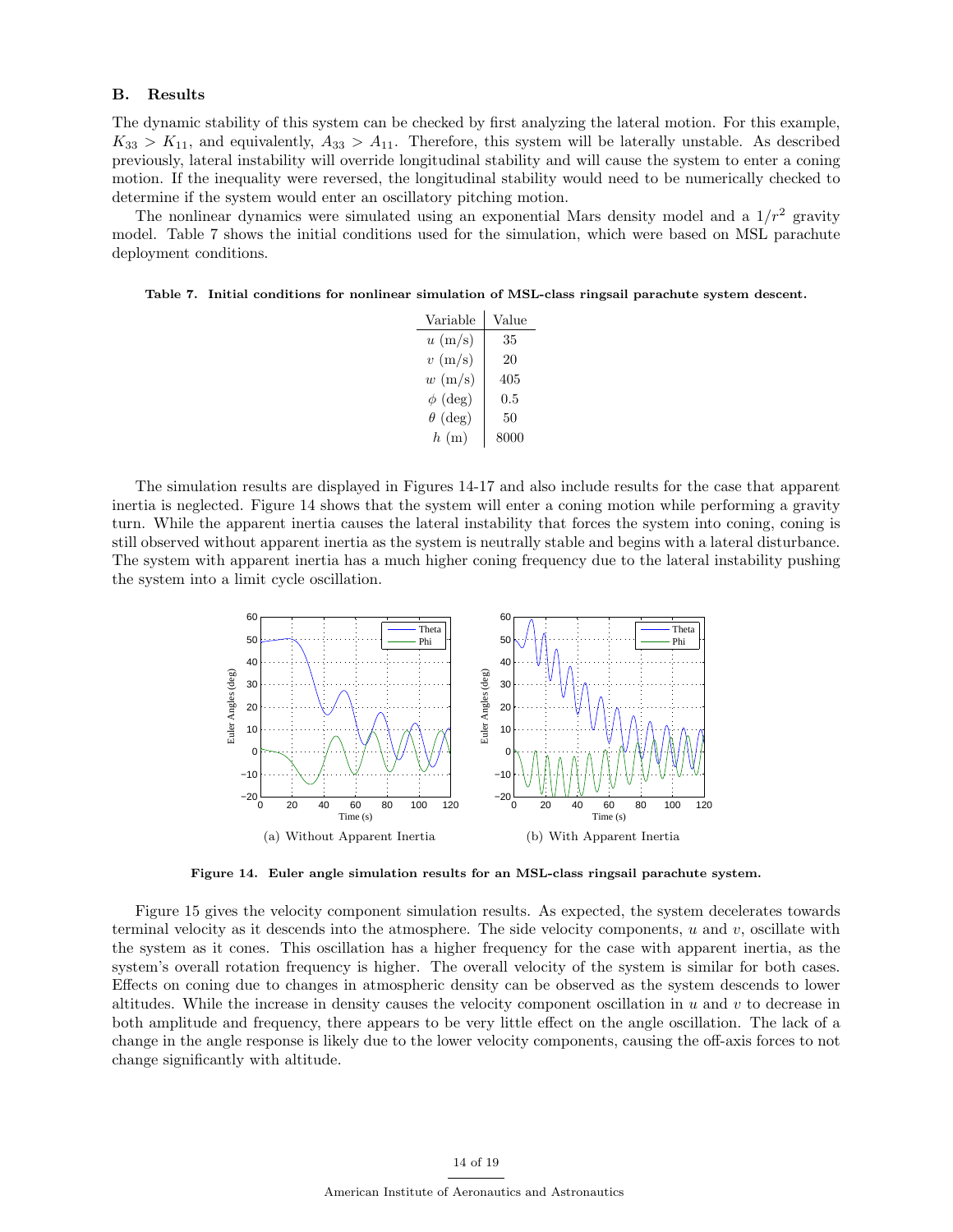

Figure 15. Velocity component simulation results for an MSL-class ringsail parachute system.

The results for angle of attack are shown in Figure 16. The angle of attack oscillates slightly when apparent inertia is enforced, although the values are similar for both cases. As the overall drag experienced is a function of angle of attack, the inclusion of apparent inertia does not have a significant effect on the overall velocity profile of the system.



Figure 16. Angle of attack simulation results for an MSL-class ringsail parachute system.

The total rotation rate, as defined by Eq. 31, is shown in Figure 17. Included in this figure is a graph taken from the reconstruction of the Mars Science Laboratory EDL data.<sup>11</sup> For the simulated cases, the rotation rate is much higher when apparent inertia is included due to the higher coning frequency. When compared to the test data, the apparent inertia results appear realistic with similar values through most of the descent. Parachute inflation, RCS damping, turbulent winds, and mach dependency on aerodynamics were all not modeled, causing some differences in rotation rate, especially in the time just after inflation.

$$
\Omega = \sqrt{p^2 + q^2 + r^2} \tag{31}
$$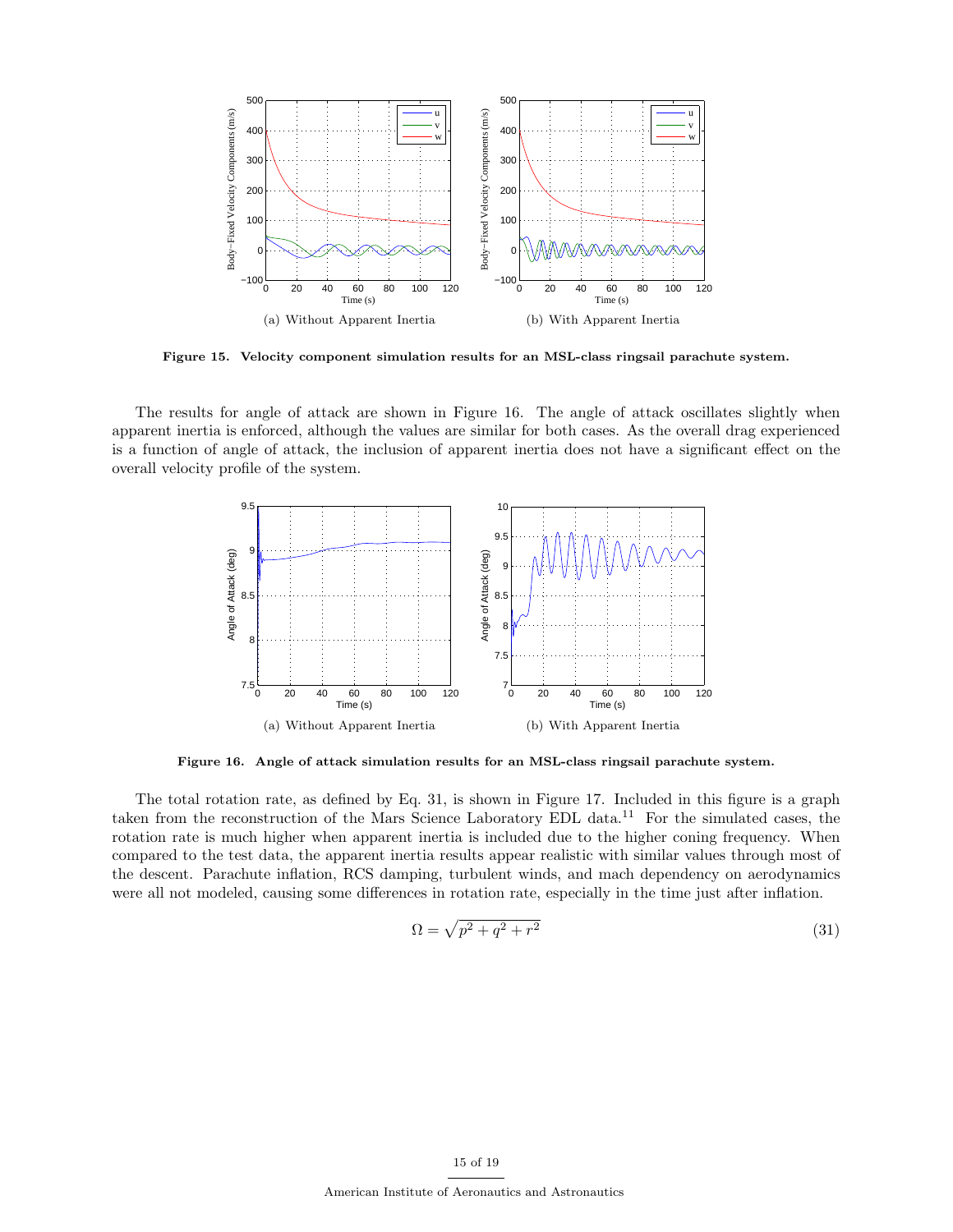

Figure 17. Rotation rate simulation results for an MSL-class ringsail parachute system.

## VI. Conclusion

The static and dynamic stability of a parachute were analyzed using equations of motion that include apparent inertia tensor effects. This revealed the transcendental equations for the equilibrium state, which were solved numerically. The dynamic stability of the system was investigated by deriving the linear small disturbance equations of motion. The longitudinal stability was found to depend on multiple parameters, including atmospheric density and apparent inertia. A closed form stability check depending on apparent inertia was found for lateral stability. By simulating the nonlinear equations of motion, it was found that a system that was unstable laterally would entering a coning motion regardless of the predicted longitudinal stability.

These concepts were applied to a large scale ringsail parachute system for Mars entry. The parameters for such a system were estimated, incorporating wind tunnel imagery to find the apparent inertia values. It was determined that this system was laterally unstable by examining the apparent inertia coefficients and would therefore cone during descent. This was simulated, and the system did enter a coning motion as it performed its gravity turn.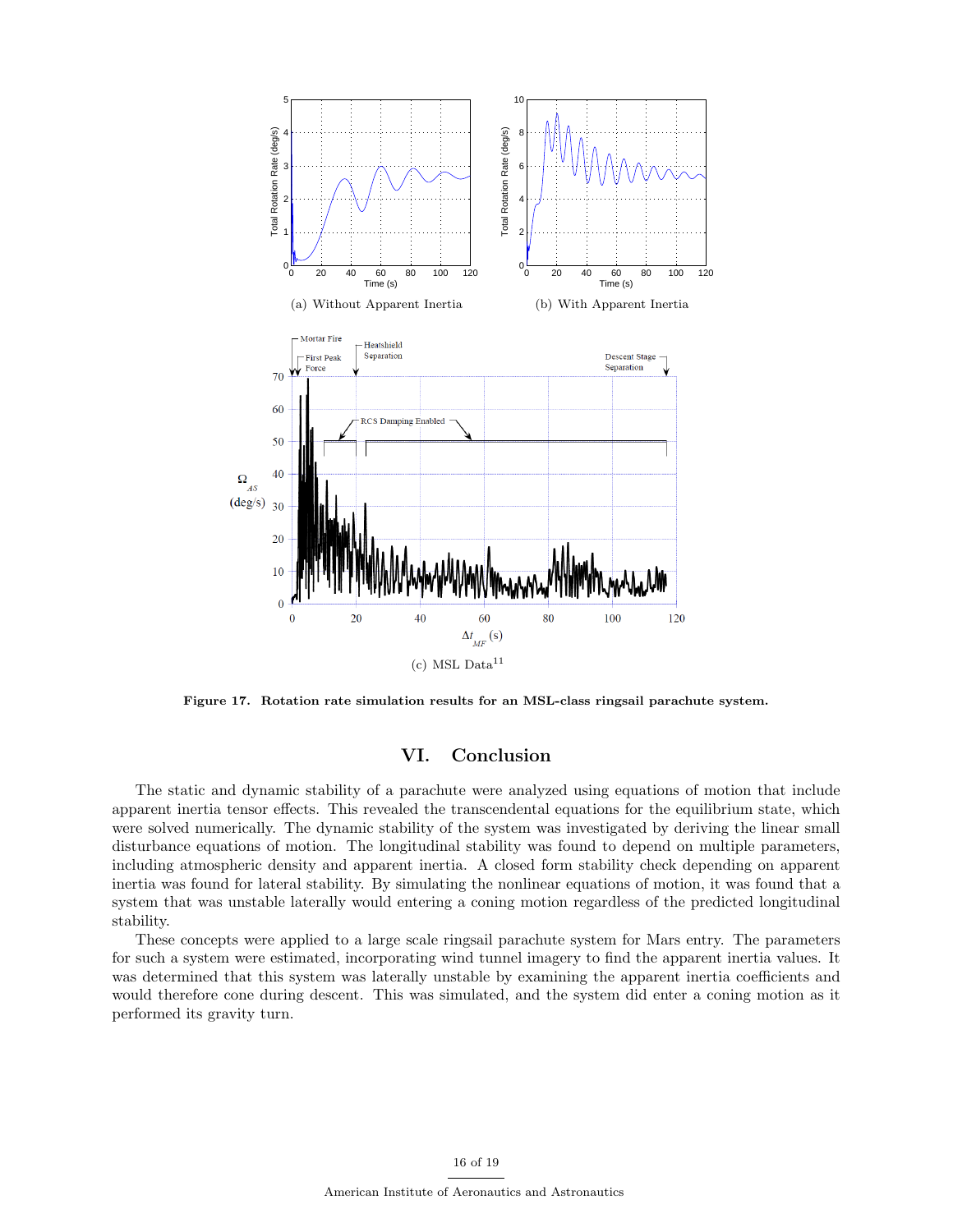# Appendix A: Small Disturbance Equations of Motion

$$
\dot{u}' = \left[ (m + A_{11}) - \frac{(K_1 + A_{15})^2}{I_{yy} + A_{55}} \right]^{-1} \left\{ -(m + A_{33})w_0 q' + \frac{K_1 + A_{15}}{I_{yy} + A_{55}} \left[ (K_1 + A_{15})w_0 q' - (A_{33} - A_{11})(w_0 u' + u_0 w') + mgz_{CG} \theta' \cos \theta_0 \right] \right.\n-mg\theta' \cos \theta_0 - \frac{1}{2} \rho A \left[ C_{N_\alpha} \left( 2 \frac{\alpha_0}{\alpha_T} - 1 \right) (w_0 u' - u_0 w') + C_{N,0} (2u_0 u' + 2w_0 w') \right] \right\}
$$
\n(32)

$$
\dot{v}' = -u_0 r' + (m + A_{11})^{-1} \left[ (m + A_{33}) w_0 p' + mg \phi' \cos \theta_0 - \frac{1}{2} \rho A (u_0^2 + w_0^2) C_{N,0} \frac{v'}{u_0} \right] \n+ \frac{K_1 + A_{15}}{m + A_{11}} \left[ (I_{xx} + A_{55}) - \frac{(K_1 + A_{15})^2}{m + A_{11}} \right]^{-1} \left\{ (K_1 + A_{15}) \left[ (m + A_{11})^{-1} \left[ (m + A_{33}) w_0 p' + mg \phi' \cos \theta_0 - \frac{1}{2} \rho A (u_0^2 + w_0^2) C_{N,0} \frac{v'}{u_0} \right] - u_0 p' \right] - (A_{33} - A_{11}) w_0 v' - mg z_{CG} \phi' \cos \theta_0 \right\}
$$
\n(33)

$$
\dot{w}' = (m + A_{33})^{-1} \left\{ (m + A_{11}) u_0 q' - mg\theta' \sin \theta_0 \right\}
$$
  

$$
- \frac{1}{2} \rho A \left[ (2u_0 u' + 2w_0 w') \left( C_{T_t} + \frac{1}{2} C_{T_\alpha} \alpha_T \left( \frac{\alpha_0^2}{\alpha_T^2} - 1 \right) \right) + C_{T_\alpha} \left( \frac{\alpha_0}{\alpha_T} \right) (w_0 u' - u_0 w') \right] \right\}
$$
(34)

$$
\dot{p}' = \left[ (I_{xx} + A_{55}) - \frac{(K_1 + A_{15})^2}{m + A_{11}} \right]^{-1} \left\{ (K_1 + A_{15}) \left[ (m + A_{11})^{-1} \left[ (m + A_{33}) w_0 p' + mg\phi' \cos \theta_0 - \frac{1}{2} \rho A (u_0^2 + w_0^2) C_{N,t} \frac{v'}{u_0} \right] - (A_{33} - A_{11}) w_0 v' - mgz_{CG} \phi' \cos \theta_0 \right\} \tag{35}
$$

$$
\dot{q}' = \frac{1}{I_{yy} + A_{55}} \Bigg\{ -(K_1 + A_{15}) \Bigg[ \Big( (m + A_{11}) - \frac{(K_1 + A_{15})^2}{I_{yy} + A_{55}} \Bigg)^{-1} \Bigg[ -(m + A_{33}) w_0 q' \n+ \frac{K_1 + A_{15}}{I_{yy} + A_{15}} \Bigg[ (K_1 + A_{15}) w_0 q' - (A_{33} - A_{11}) (w_0 u' + u_0 w') + m g z_{CG} \theta' \cos \theta_0 \Bigg] \n- m g \theta' \cos \theta_0 - \frac{1}{2} \rho A \Big[ C_{N_\alpha} \Big( 2 \frac{\alpha_0}{\alpha_T} - 1 \Big) (w_0 u' - u_0 w') + C_{N,t} (2 u_0 u' + 2 w_0 w') \Big] \Bigg] + w_0 q' \Bigg] \n+ (A_{33} - A_{11}) (w_0 u' + u_0 w') - m g z_{CG} \theta' \cos \theta_0 \Bigg\}
$$
\n(36)

$$
\dot{r}' = 0 \tag{37}
$$

$$
\dot{\phi}' = p' + r' \tan \theta_0 \tag{38}
$$

$$
\dot{\theta}' = q' \tag{39}
$$

$$
\dot{\psi}' = r' \sec \theta_0 \tag{40}
$$

## 17 of 19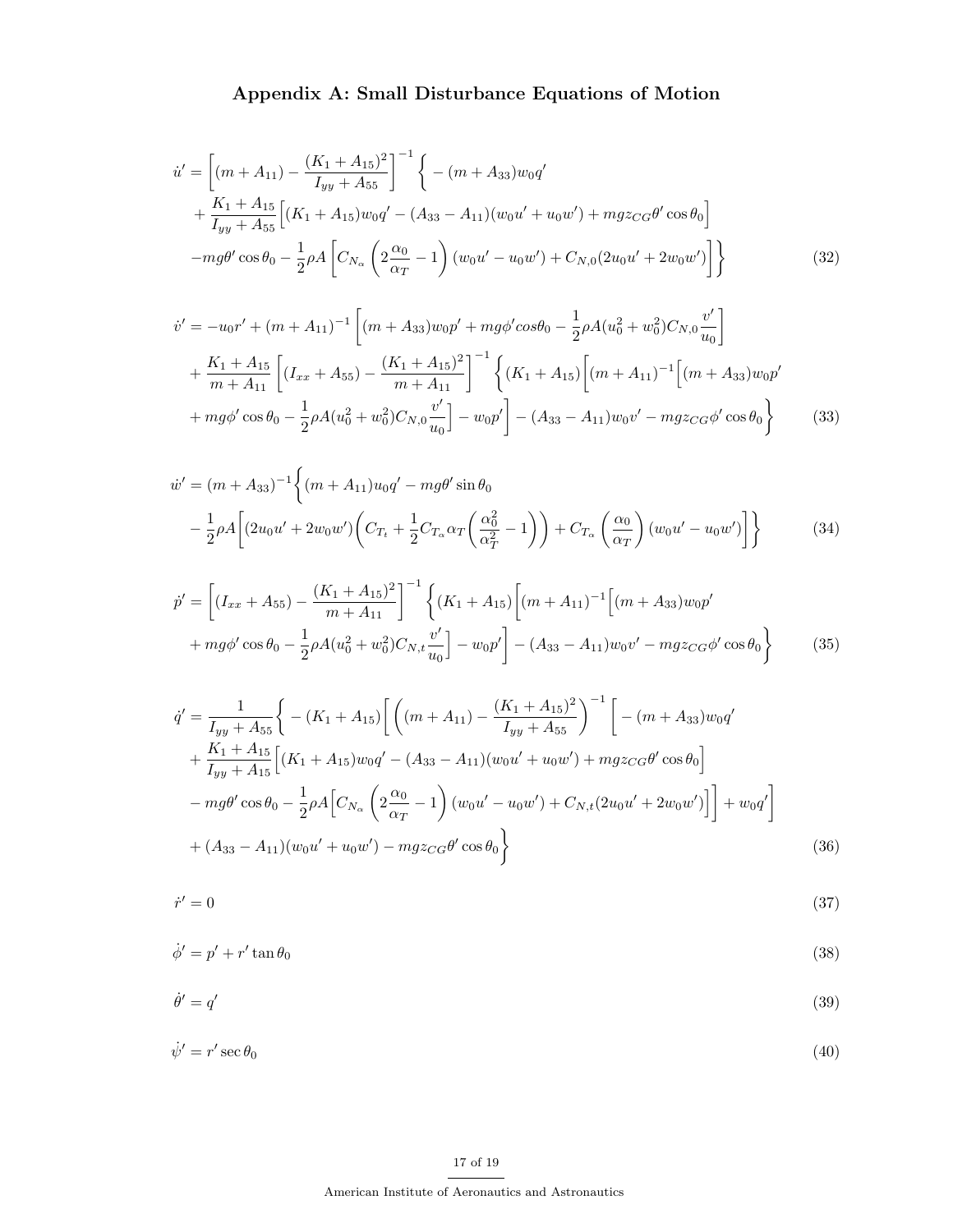

Figure 18. Comparison of pitch angle responses for baseline trajectory.



Figure 19. Comparison of velocity component in the x direction responses for baseline trajectory.



Figure 20. Comparison of velocity component in the z direction responses for baseline trajectory.

## Acknowledgments

Part of this research was carried out at the Jet Propulsion Laboratory, California Institute of Technology, under a contract with the National Aeronautics and Space Administration.